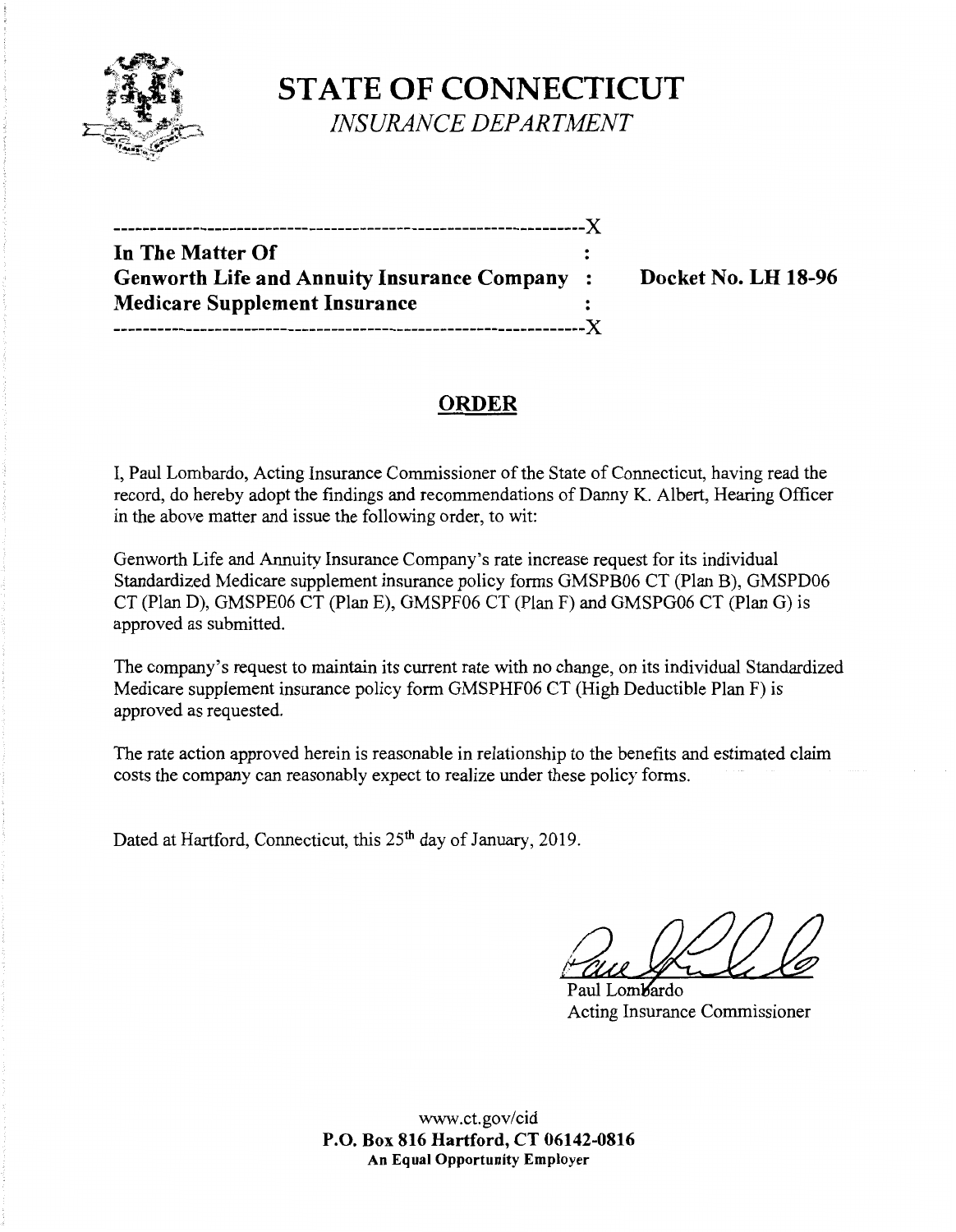

# **STATE OF CONNECTICUT**  *INSURANCE DEPARTMENT*

| In The Matter Of                             |  |
|----------------------------------------------|--|
| Genworth Life and Annuity Insurance Company: |  |
| <b>Medicare Supplement Insurance</b>         |  |
|                                              |  |
|                                              |  |

**Docket No. LH 18-96** 

## **PROPOSED FINAL DECISION**

### I. **INTRODUCTION**

The Insurance Commissioner of the State of Connecticut is empowered to review rates charged for individual and group Medicare supplement policies sold to any resident of this State who is eligible for Medicare. The source for this regulatory authority is contained in Chapter 700c and Section 3 8a-495a of the Connecticut General Statutes.

After due notice, a hearing was held at the Insurance Department in Hartford, CT on Thursday, January 10, 2019, to consider whether or not the rate increases requested by Genworth Life and Annuity Insurance Company on its Medicare supplement insurance business should be approved.

No members from the general public attended the hearing.

No company representatives from Genworth Life and Annuity Insurance Company attended the hearing.

The hearing was conducted in accordance with the requirements of Section 38a-474, Connecticut General Statutes, the Uniform Administrative Procedures Act, Chapter 54 of Section 38a-8-1 et seq. of the Regulations of Connecticut State Agencies.

A Medicare supplement policy is a private health insurance policy sold on an individual or group basis, which provides benefits that are additional to the benefits provided by Medicare. For many years Medicare supplement policies have been highly regulated under both state and federal law to protect the interests of persons eligible for Medicare who depend on these policies to provide additional coverage for the costs of health care.

Effective December 1, 2005, Connecticut amended its program of standardized Medicare supplement policies in accordance with Section 38a-496a of the Connecticut General Statutes, and Sections 38a-495a-1 through 38a-495a-21 of the Regulations of Connecticut Agencies. This program, which conforms to federal requirements, provides a "core" package of benefits known as Plan A. Insurers may also offer any one or more of eleven other plans (Plans B through N).

Effective January 1, 2006, in accordance with Section 38a-495c of the Connecticut General Statutes (as amended by Public Act 05-20) premiums for all Medicare supplement policies in the state must use community rating. Rates for Plans A through N must be computed without regard to age, gender, previous claims history or the medical condition of any person covered by a Medicare supplement policy or certificate.

> www.ct.gov/cid **P.O. Box 816 Hartford, CT 06142-0816 An Equal Opportunity Employer**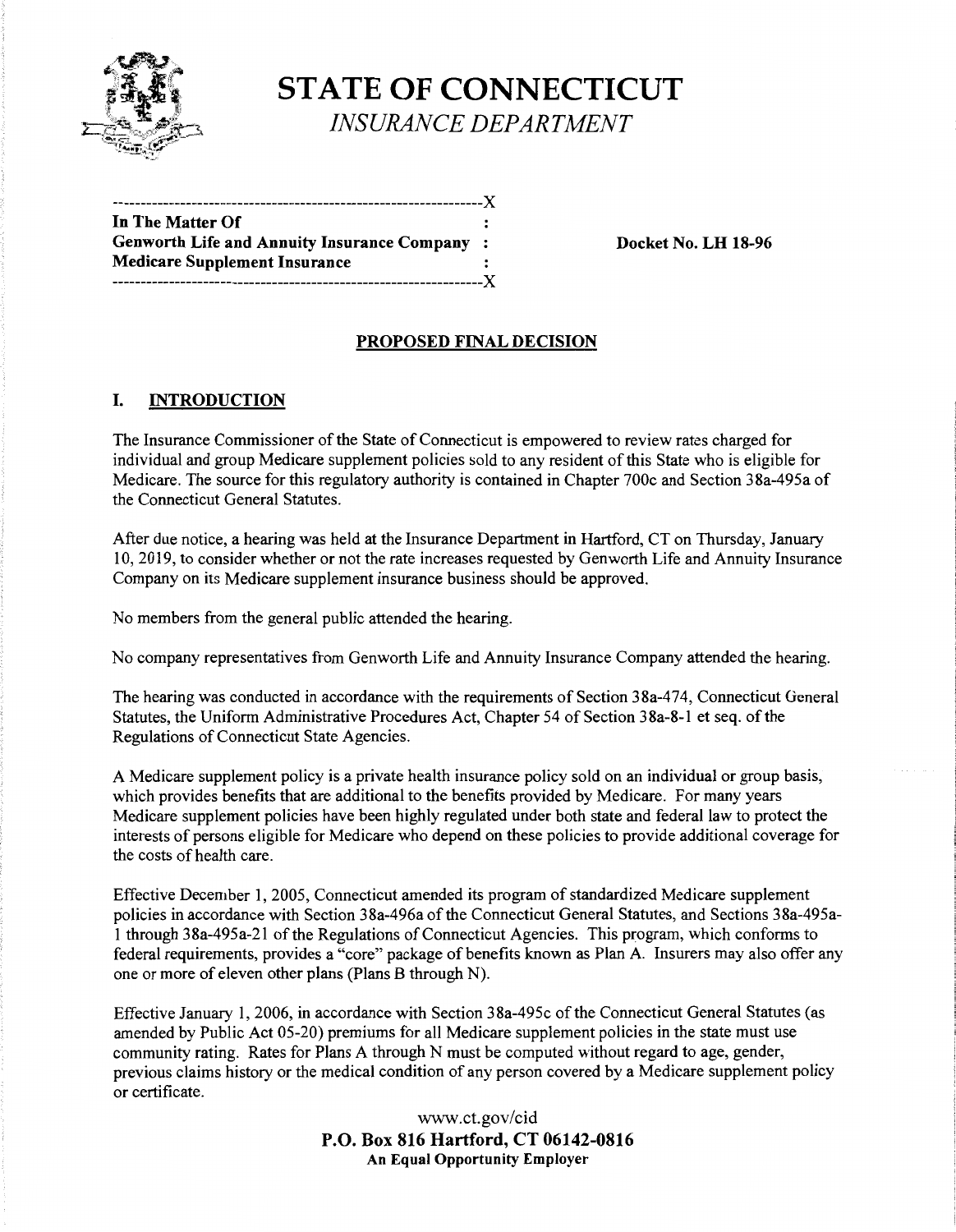The statute provides that coverage under Plans A through N may not be denied on the basis of age, gender, previous claims history or the medical condition of any covered person. Insurers may exclude benefits for losses incurred within six months from the effective date of coverage based on a pre-existing condition.

Effective October 1, 1998, carriers that offer Plan B or Plan C must make these plans as well as Plan A, available to all persons eligible for Medicare by reason of disability.

Insurers must also make the necessary arrangements to receive notice of all claims paid by Medicare for their insureds so that supplement benefits can be computed and paid without requiring insureds to file claim forms for such benefits. This process of direct notice and automatic claims payment is commonly referred to as "piggybacking" or "crossover".

Sections 38a-495 and 38a-522 of the Connecticut General Statutes, and Section 38a-495a-10 of the Regulations of Connecticut Agencies, state that individual and group Medicare supplement policies must have anticipated loss ratios of 65% and 75%, respectively. Under Sections 38a-495-7 and 38a-495a-10 of the Regulations of Connecticut Agencies, filings for rate increases must demonstrate that actual and expected losses in relation to premiums meet these standards, and anticipated loss ratios for the entire future period for which the requested premiums are calculated to provide coverage must be expected to equal or exceed the appropriate loss ratio standard.

Section 38a-473 of the Connecticut General Statutes provides that no insurer may incorporate in its rates for Medicare supplement policies factors for expenses that exceed 150% of the average expense ratio for that insurer's entire written premium for all lines of health insurance for the previous calendar year.

#### II. **FINDING OF FACT**

After reviewing the exhibits entered into the record of this proceeding, and utilizing the experience, technical competence and specialized knowledge of the Insurance Department, the undersigned makes the following findings of fact:

1. Genworth Life and Annuity Insurance Company has requested the following rate increase on its individual standardized Medicare supplement plans:

|      | Proposed      |
|------|---------------|
| Plan | Rate Increase |
| B    | 4.0%          |
| D    | 4.0%          |
| F.   | 4.0%          |
| F    | 4.0%          |
| G    | 4.0%          |
|      |               |

They are requesting no change to the High Deductible F Plan.

There are 27 policies in-force in Connecticut as of 9/30/18, while there are 3,851 policies in-force nationwide.

- 2. The last rate increase approved by the Department was 2.0% for Plans B through G (not high deductible F), effective in 2018.
- 3. These products were marketed through both independent and captive agents, but now represents a closed block of business.